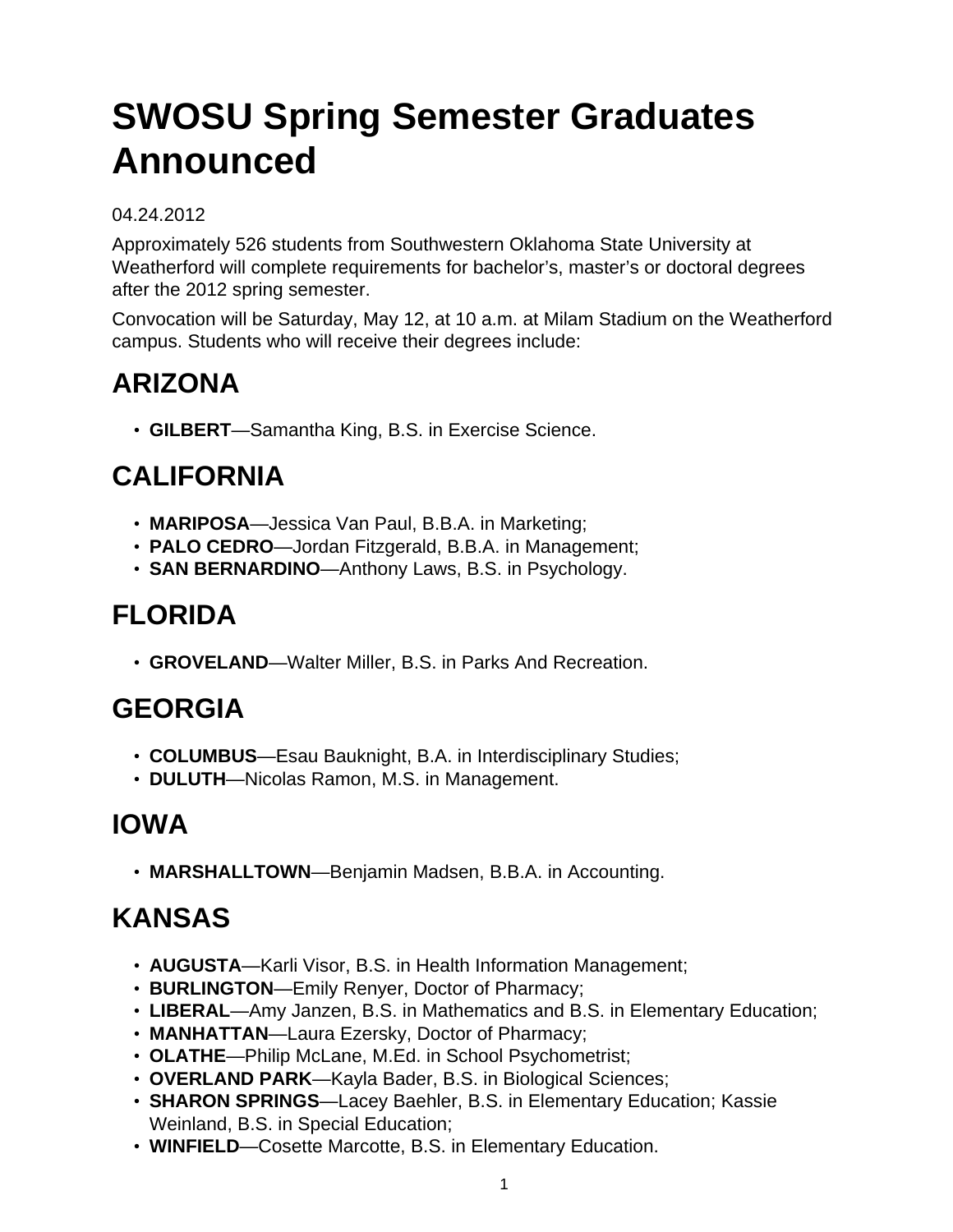#### **MISSOURI**

• **CARL JUNCTION**—Patrick Kelley, Doctor of Pharmacy.

### **NEBRASKA**

• **CHADRON**—Amanda Miller, B.S. in Early Childhood Education.

### **OHIO**

• **AMHERST**—Kimberly Beight, B.A. in Political Science.

# **OKLAHOMA**

- **ALTUS**—Sheree Arradondo, B.S. in Health Sciences; Kirby Broaddus, B.A. in English; Kathy Collier, B.S. in Nursing; Marla Counts, B.S. in Organizational Leadership; Stephanie Douglas, M.Ed. in Educational Administration; Kayla Dry, B.S. in Elementary Education; Courtney Hill, B.S. in Psychology; Caitlin Madl, B.S. in Elementary Education; Luis Pantoja, Doctor of Pharmacy;
- **ANADARKO**—Joey Adams, B.S. in Psychology; Cortney Epton, B.A. in Interdisciplinary Studies;
- **ARAPAHO**—Madison Cabaniss, B.S. in Health Sciences; Shelby Gladd, B.S. in Nursing;
- **ARDMORE**—Leslie Ott, B.S. in Parks And Recreation;
- **ARNETT**—Brittney Gaisford, B.S. in Elementary Education;
- **BEAVER**—Irene Lopez, B.S. in Biological Sciences;
- **BEGGS**—Michelle Camacho, M.Ed. in Educational Administration; Justin Norman, M.Ed. in Educational Administration; Chad Stanton, M.Ed. in Educational Administration; Kandi Stanton, M.Ed. in Educational Administration; Donna Wilburn, M.Ed. in Educational Administration;
- **BINGER**—Joy Gillingham, B.A. in English;
- **BLAIR**—Kristin Ellis, B.A. in Interdisciplinary Studies; Jeff Taylor, B.B.A. in Management;
- **BLANCHARD**—James Byrd, M.Ed. in Educational Administration; Danny Huddleston, B.S. in Computer Science;
- **BROKEN ARROW**—Ann Gammenthaler, B.S. in Nursing; Corey Jones, B.S. in Exercise Science; Jamere King, B.S. in Engineering Technology; Kimberly Morie, B.S. in Nursing; Tuong-Lan Nguyen, Doctor of Pharmacy; Mary Scott, B.S. in Nursing; Rachel Van Der Hagen, Doctor of Pharmacy; Aimee Williams, B.S. in Nursing;
- **BURNS FLAT**—Verl LeFlore, B.S. in Engineering Technology; Ashly Meget, M.Ed. in Early Childhood Development; Theresa Sellers, B.S. in Nursing;
- **CACHE**—Craig Kwast, B.S. in Industrial Technology;
- **CALUMET**—Monte Stone II, B.A. in Chemistry;
- **CANTON**—Joanie Cavett, B.A. in Interdisciplinary Studies; Jessica Hook, B.S. in Elementary Education; Refujio Mosqueda, A.S. in Cheyene Arapaho Tribal College General Studies;
- **CANUTE**—Martha Barber, M.Ed. in School Psychometrist; Kayla DeWitt, M.Ed. in Non Certification Social Sciences; Todd Kamphaus, B.S. in Health Sciences;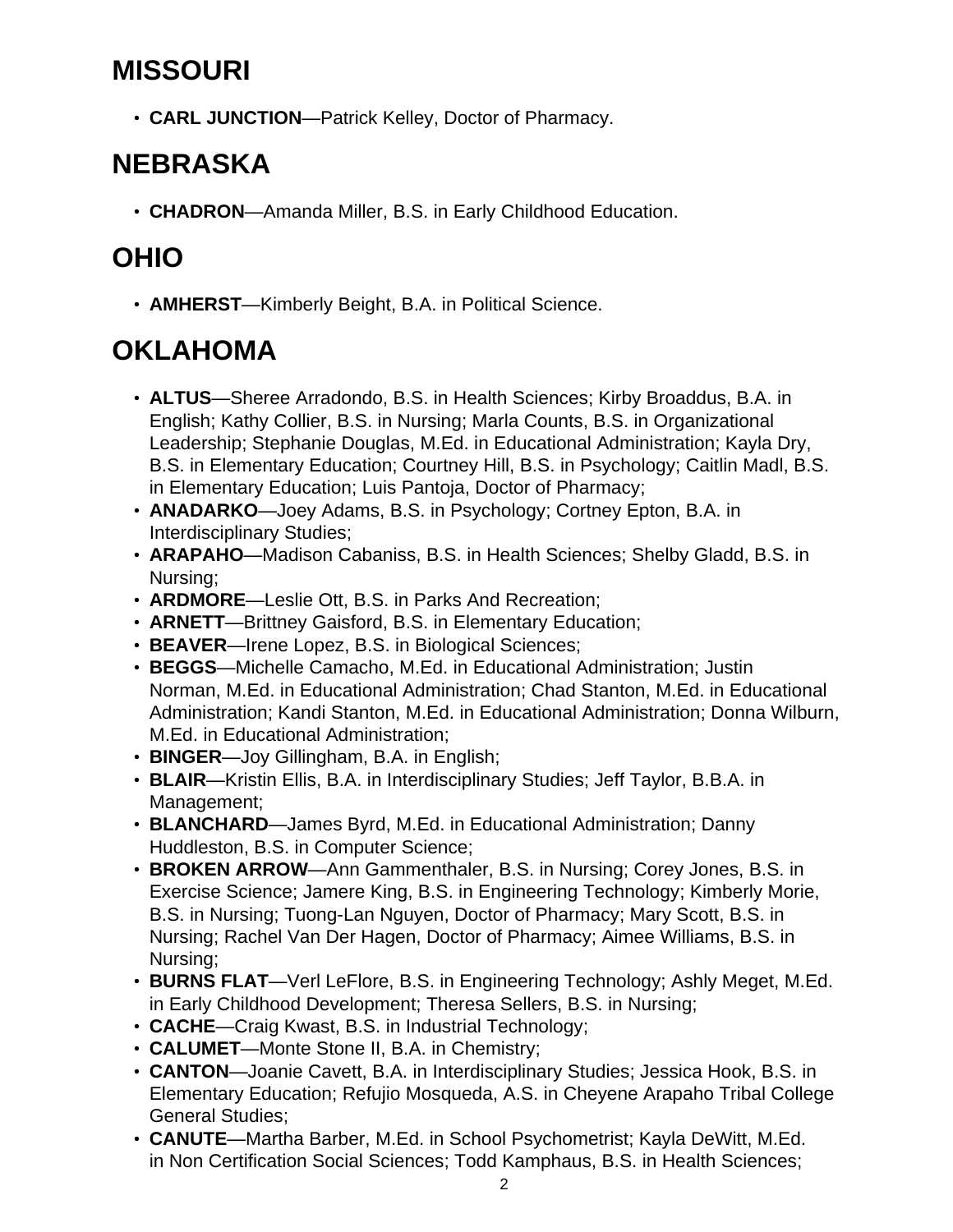Matthew Luttmer, B.B.A. in Marketing; Hollie Pitzer, M.Ed. in School Counseling; Bernice Walker, M.S. in Community Counseling;

- **CARNEGIE**—Skylar Horton, B.B.A. in Finance;
- **CARTER**—Matthew Boyett, B.S. in Engineering Technology; Carli Gordon, Bachelor of Social Work;
- **CEMENT**—LaTisha Matlock, M.Ed. in School Counseling;
- **CHANDLER**—Ross Lane, B.A. in Chemistry;
- **CHEROKEE**—Chelsey Scheffler, B.S. in Health Care Administration;
- **CHEYENNE**—William Beaty, B.A. in Communication Arts;
- **CHICKASHA**—Deven Brandt, B.S. in Elementary Education; Loxie Chapman, Bachelor of Social Work; Amanda Grimes, M.Ed. in Educational Administration; Theron Grimes, M.Ed. in Educational Administration; Wade Hair, B.S. in Parks And Recreation; Erin Hanson, Bachelor of Music Performance (Piano/Orchestra); and Bachelor of Music Education-Instrumental; Dustin Holt, B.A. in History; Zachary Howe, M.Ed. in Non Certification Sports Management; Kelby Keef, B.B.A. in Marketing; Jennifer Osborn, B.A. in Communication Arts; Alexis Thomas, Bachelor of Fine Arts in Graphic Design; Kayla Wallis, B.A. in Chemistry; Valerie Yocum, Master of Music Performance;
- **CHOCTAW**—Ryan Brewer, B.S. in Parks And Recreation; Elizabeth Lindamood, M.S. in Community Counseling;
- **CLAREMORE**—Kevin Couch, M.Ed. in Educational Administration; Casey Garrett, B.A. in History; Erica Hougland, M.Ed. in Educational Administration;
- **CLINTON**—Michyla Adams, Doctor of Pharmacy; Nicolas Barton, M.B.A. in Business Administration; Jonathan Bishop, B.A. in History; Steven Bozell, B.S. in Biological Sciences and B.S. in Psychology; Janell Conway, B.S. in Nursing; Clint Dismore, B.A. in Interdisciplinary Studies; Ryan Flaming, B.B.A. in Entrepreneurship; Kateri Fletcher, B.S. in Psychology; Lucero Flores, B.B.A. in Accounting; Ashlee Fry, B.S. in Early Childhood Education; James Hampton, B.S. in Computer Science; Jentry Howell, B.B.A. in Accounting; Jenny Neziroski, B.S. in Nursing; Julieta Pina, B.S. in Nursing; Ty Pool, B.S. in Health Information Management and B.S. in Health Care Administration; Guadalupe Rivera, B.A. in Criminal Justice; Brooke Roulet, Bachelor of Music Therapy-Vocal/K; Kristy Walker, B.S. in Health Sciences;
- **COLONY**—Michaela Loula, B.S. in Parks And Recreation ; Lindsay McNeill, B.B.A. in Entrepreneurship;
- **COMANCHE**—Cody Shelley, B.B.A. in Management;
- **CORDELL**—Allee Blackburn, B.S. in Elementary Education; Kirk Dailey, B.S. in Organizational Leader; Brandon Dudgeon, B.S. in Park and Wildlife Law; Janiece Rizzi, B.S. in Exercise Science; Kenneth Trent, Bachelor of Social Work; Kathy Wedel, B.S. in Elementary Education;
- **CORN**—Lane Gossen, A.S. in Wildland Firefighting; Janita Salcido, B.S. in Health Care Administration;
- **COWETA**—Andrew Hayes, Doctor of Pharmacy; Charles Spradlin, B.S. in Nursing;
- **CRESCENT**—MegAnn Johnson, B.S. in Health Sciences; Tambra Lahr, M.Ed. in School Counseling; Randi Pickle, B.S. in Nursing; Stephanie Wood, M.Ed. in School Counseling;
- **CUSHING**—Paul Carpenter Phillips, M.Ed. in Educational Administration;
- **CUSTER CITY**—Beverly Aiello, B.S. in Nursing;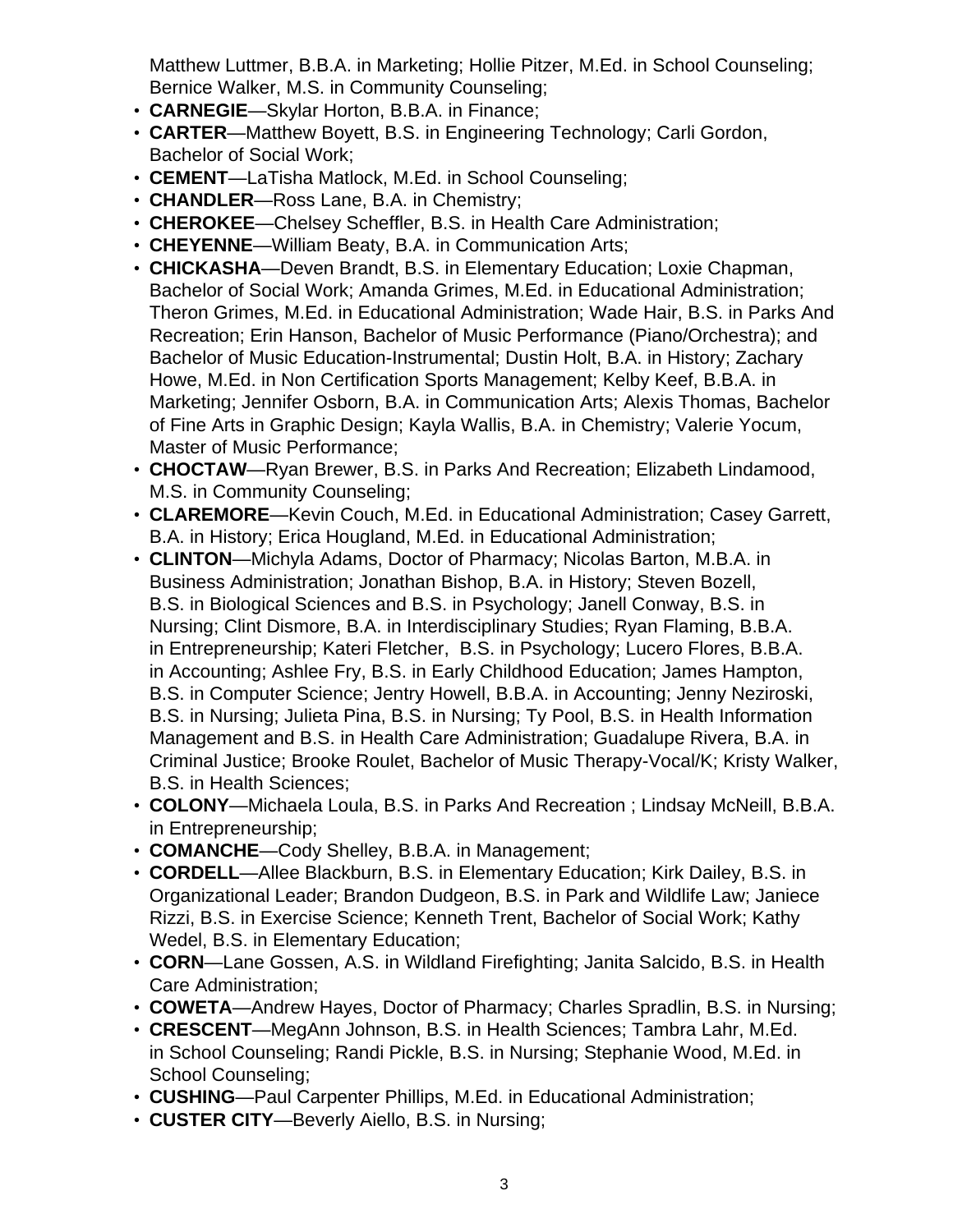- **CYRIL**—Rhonda Tallent, M.Ed. in Educational Administration; Kody Wilson, B.S. in Health And Physical Education;
- **DEL CITY**—Lahcen Dallaly, B.S. in Psychology;
- **DELAWARE**—Eric Epperson, M.Ed. in Educational Administration; Corie Goodell, M.Ed. in Educational Administration; Rusty Sellars, M.Ed. in Educational Administration;
- **DILL CITY**—Katie Kennemer, B.S. in Nursing;
- **DOVER**—William Meiser II, M.S. in Community Counseling; Juan Tarango, B.A. in Spanish;
- **DUKE**—Clayton Darby, B.A. in Political Science;
- **EDMOND**—Kelsey Gregory, B.S. in Nursing; Matthew Hawkins, B.A. in Chemistry; Jacob Holt, Doctor of Pharmacy; Nitah Kinjah, B.S. in Health Sciences; Jeffrey Song, Doctor of Pharmacy; Danielle Walker, Bachelor of Music Performance (Orchestra); Kayleen Wichert, M.Ed. in Educational Administration;
- **ELRENO**—Eric Chandler, Doctor of Pharmacy; Dylan Hughey, B.B.A. in Entrepreneurship; Nicholas Niles, B.S. in Parks And Recreation; Mitesh Patel, Doctor of Pharmacy; Lauren Proctor; Bachelor of Social Work; Lorenzo Robinson, B.S. in Psychology; Stephanie Sandberg, B.S. in Psychology;
- **ELK CITY**—Megan Alspach, B.S. in Psychology; Melissa Bagzis, M.S. in Management; Stacey Barker, M.Ed. in Educational Administration; Landry Brewer, B.A. in Political Science; Jared Broadbent, B.B.A. in Management; Christopher Coy, B.B.A. in Marketing; Jacob Cupp, B.S. in Mathematics Education; Lela Cupp, B.S. in Nursing; Amanda Friesen, M.Ed. in Educational Administration; Lauren Givens, B.S. in Nursing; Destiny Ibrom, B.S. in Nursing; Adam Martin, B.S. in Computer Science; Cory Maupin, Doctor of Pharmacy; Ashley McAlary, B.S. in Psychology; Terri Morse, B.S. in Nursing; Robert Rodgers, B.A. in Criminal Justice; Jonathan Walker, B.S. in Chemistry; Shawna Ward-Seelbach, B.S. in Nursing; Lauren Williamson, B.S. in Nursing; Jessica Wright, B.S. in Nursing; Ashley Yandell, B.S. in Nursing;
- **ENID**—Chaz Chambers, B.S. in Exercise Science; Cassiday Rikli, B.B.A. in Management; Ruth Weber, M.Ed. in Educational Administration;
- **EUCHA**—Misty Winfield-Allen, M.Ed. in Educational Administration;
- **EUFAULA**—Johnny Bohannon, M.Ed. in Educational Administration; Rebecca Odom, B.S. in Biological Sciences;
- **FAIRVIEW**—Amanda Carey, B.S. in Nursing; Codee Classen, B.A. in Interdisciplinary Studies; Chad Eldred, B.B.A. in Accounting and B.B.A. in Finance; Whitney Hamar, B.S. in Elementary Education;
- **FAY**—Sara Molnar, B.A. in Communication Arts;
- **FORGAN**—Ashley Underwood, B.A. in English;
- **FORT COBB**—William Taylor, M.Ed. in Non Certification Parks & Recreation Management;
- **FREDERICK**—Sarah Bennight, B.S. in Biological Sciences;
- **FREEDOM**—Megan Swayze, Doctor of Pharmacy;
- **GEARY**—Pamela Bingham, B.S. in Nursing; Hayli Hanes, B.S. in Elementary Education; Jennifer Maib, B.A. in English;
- **GOODWELL**—Kelsi Peterson, B.B.A. in Management;
- **GORE**—Caleb Cawhorn, B.A. in Criminal Justice;
- **GRANITE**—Kathy Haley, M.Ed. in School Counseling;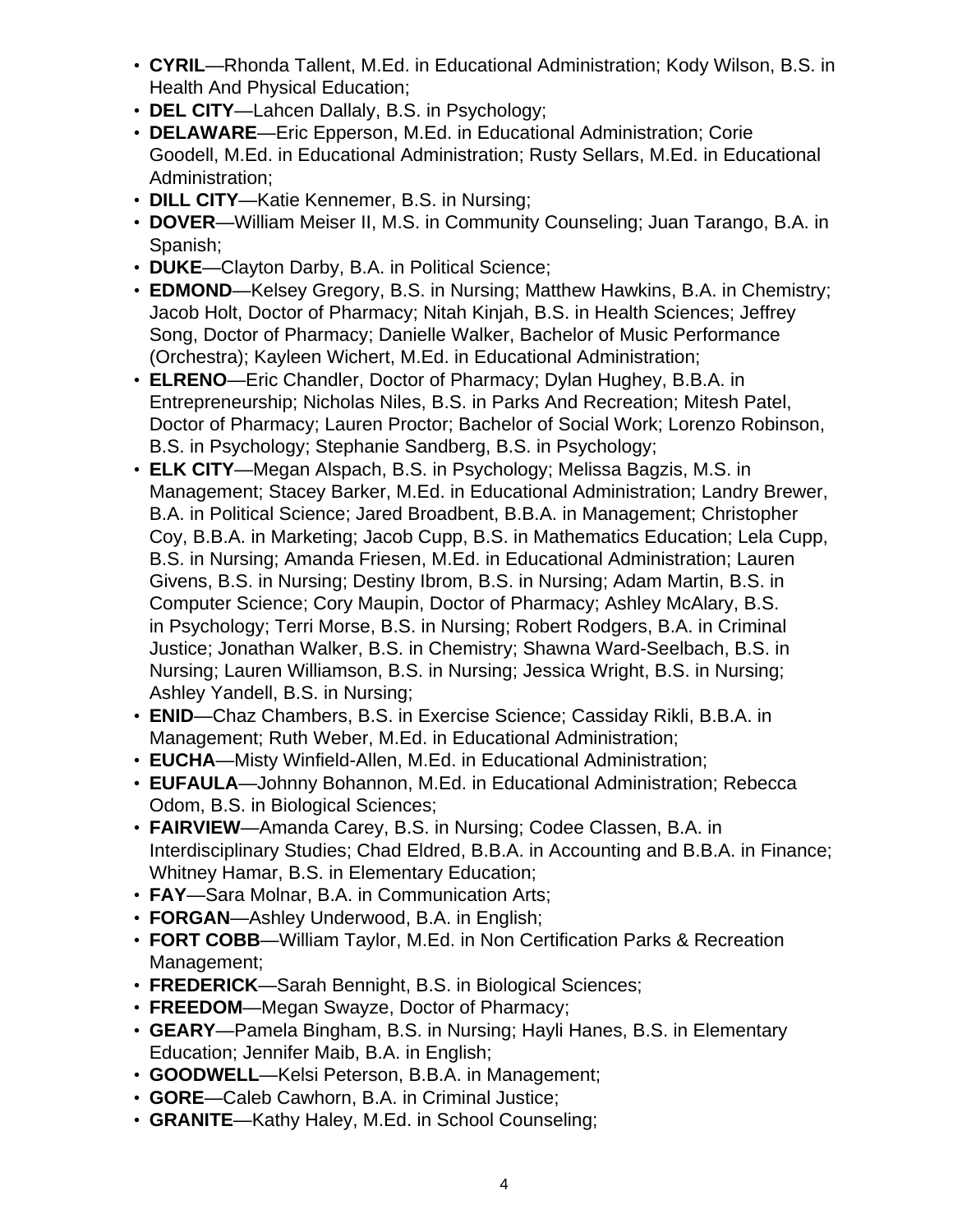- **GROVE**—Christopher Bozarth, M.Ed. in Educational Administration; Gentry Pierce, M.Ed. in Educational Administration;
- **GUTHRIE**—Cameron Sisco, B.S. in Park and Wildlife Law; Kimberly Wilson, B.S. in Nursing; Amanda Young, B.A. in Criminal Justice;
- **GUYMON**—Javier Witt, B.A. in Communication Arts;
- **HAMMON**—Austin Orgain, B.S. in Engineering Technology; Chelsey Seamann, Bachelor of Fine Arts in Graphic Design;
- **HENNESSEY**—Marshall Haden, B.S. in Engineering Technology;
- **HENRYETTA**—Vinit Patel, B.S. in Computer Science;
- **HILLSDALE**—Kasey McCoy, M.Ed. in Educational Administration;
- **HOBART**—Lance Bullock, Doctor of Pharmacy; Summer Langford, Bachelor of Social Work; Dusty Lankford, B.A. in History;
- **HOLLIS**—Kaeli Carothers, B.A. in Chemistry;
- **HULBERT**—Angel Hubbard, M.Ed. in Educational Administration; Amanda Mendenhall, M.Ed. in Educational Administration; Cailyn Russell, B.B.A. in Accounting;
- **HYDRO**—Ryan Christensen, B.S. in Biological Sciences; Dustin Covington, B.S. in Engineering Technology; Ryan Cowick, M.S. in Community Counseling; Janelle Lawrence, B.S. in Elementary Education; Ryan Lutz, Bachelor of Fine Arts in Graphic Design; NaCole Majors, B.B.A. in Management; Johnathon Millwee, B.S. in Athletic Training; Colby Payne, B.S. in Park and Wildlife Law; Sara Spain, B.B.A. in Accounting; Eddie Williams, B.B.A. in Accounting and B.B.A. in Finance;
- **JAY**—Anita Craig, M.Ed. in Educational Administration; Jeffrey Gibe, M.Ed. in Educational Administration; Shawnda Larmon, M.Ed. in Educational Administration;
- **JENKS**—Callie Rush, Doctor of Pharmacy,
- **JENNINGS**—Marla Hewitt, M.Ed. in Educational Administration;
- **JONES**—Katelynn Morris, Bachelor of Social Work;
- **KINGFISHER**—Amy Brueggen, Doctor of Pharmacy; Stuart Purintun, M.Ed. in Educational Administration; Ellie Roedel, B.B.A. in Accounting;
- **LAWTON**—Jeffrey Dorrell, M.Ed. in Natural Sciences Secondary; Kevin Hodge, M.Ed. in Non Certification Sports Management; Rebecca Moore, Doctor of Pharmacy; Samantha Shubert, B.A. in English and B.A. Communication Arts; Daniel Soto, Bachelor of Music Education-Instrumental; Rashanna Steele, M.Ed. in Non Certification Parks & Recreation Management;
- **LEEDEY**—Ryanne Woodard, B.S. in Elementary Education;
- **LINDSAY**—Trevor Brownen, B.B.A. in Finance and B.B.A. in Accounting;
- **LOCUST GROVE**—Carol Saffell, Doctor of Pharmacy; Joseph McKee, Bachelor of Music Education-Instrumental;
- **LONE WOLF**—Jenne Gough, B.S. in Nursing;
- **LOOKEBA**—MaKayla Bilyeu, B.S. in Elementary Education; Kara Shepherd, B.A. in Communication Arts;
- **MANGUM**—McKensey McDaniel, B.S. in Health Care Administration; Katherine Noblitt, B.S. in Organizational Leader; Toni TeBeau, B.B.A. in Management;
- **MARLOW**—Melissa Waller, B.S. in Nursing;
- **MIDWEST CITY**—Cameron Craft, B.S. in Health Sciences; Bryan Dinh, Doctor of Pharmacy; Debra Ehrlich, B.S. in Nursing; Julia Givens, B.S. in Nursing; Gina Morris, B.S. in Psychology; Jessica Rodriguez, Doctor of Pharmacy;
- **MILL CREEK**—Jessica Gross, M.Ed. in Non Certification Health Sciences & Microbiology;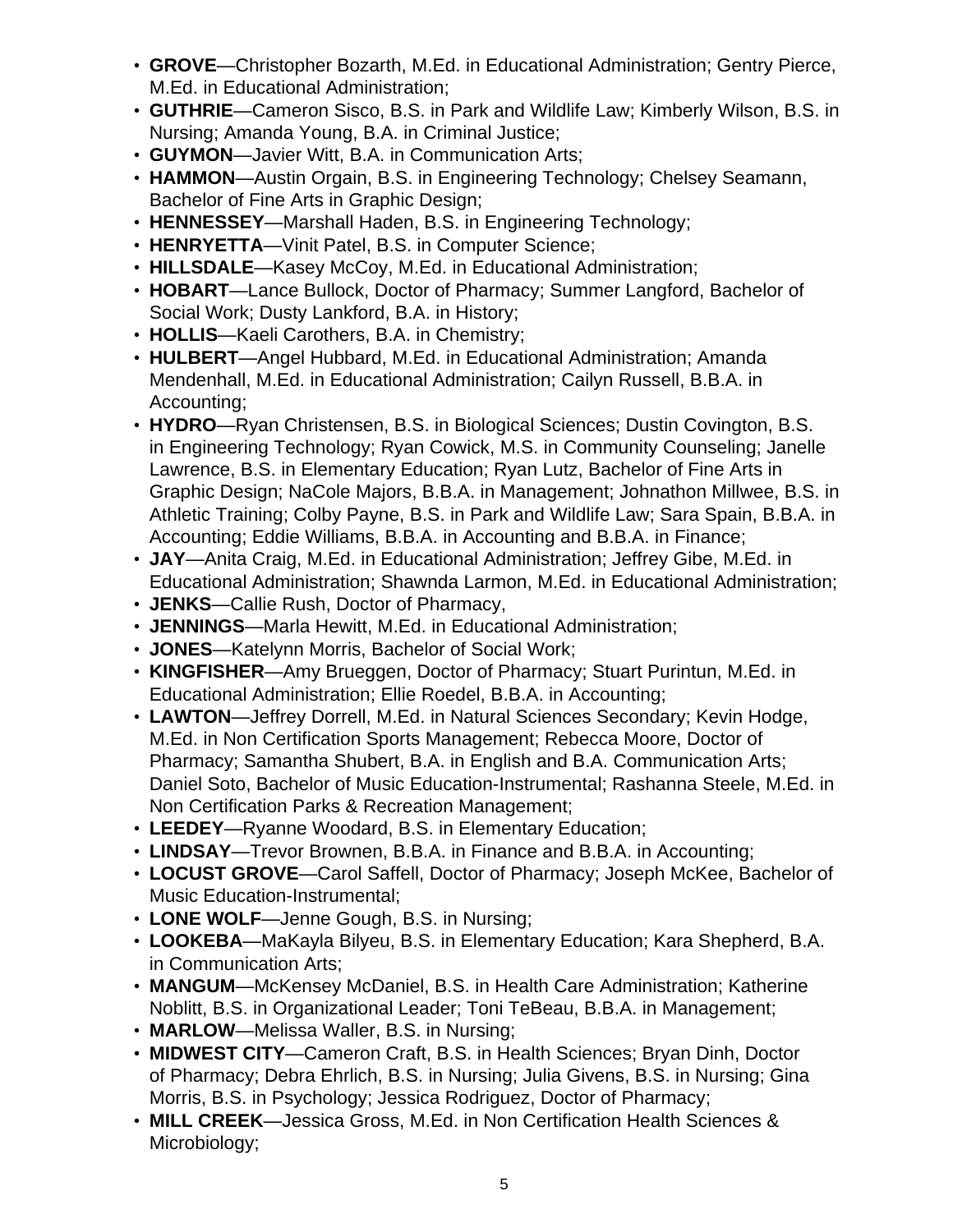- **MINCO**—Kinsey Chester, B.B.A. in Finance;
- **MOORE**—Tiffany Bowler, B.A. in Political Science; Belinda Cruz, B.S. in Nursing; Engelica Davis, B.S. in Elementary Education; Christina Elliott, B.S. in Nursing; Katherine Leachman, B.S. in Exercise Science; Dustin Morningstar, Bachelor of Music Performance (Piano/Orchestra); Krystal Parmar, B.S. in Nursing; Mikella Primm, B.S. in Nursing; Jon Rader, B.B.A. in Management; Victoria Taylor, B.S. in Nursing;
- **MORRISON**—Mallorie Polasek, B.S. in Park and Wildlife Law;
- **MOUNDS**—Catherine Martin, M.Ed. in Educational Administration; Brittany Scott, B.S. in Health Sciences;
- **MOUNTAIN VIEW**—Sheila Martin, M.S. in Community Counseling;
- **MULDROW**—Jordan Folkerts, Doctor of Pharmacy;
- **MUSKOGEE**—Christopher Godman, B.S. in Health Sciences;
- **MUSTANG**—Sarah Belleau, B.S. in Health Care Administration; Larry Crouch, B.S. in Nursing; Karyn Garcia, M.Ed. in Educational Administration; Katherine Helms, B.S. in Nursing; Ryan Hutchison, M.Ed. in School Counseling; Hoa Nguyen, B.B.A. in Accounting; Karena Van Horn, Bachelor of Music-elective Studies; Jennifer Woodard, B.S. in Elementary Education;
- **NASH**—Kelsey Kuykendall, B.S. in Elementary Education;
- **NEWCASTLE**—Lezlie Grimes, Doctor of Pharmacy;
- **NINNEKAH**—Jeremy Leatherwood, B.S. in Engineering Technology;
- **NORMAN**—Chelsea Greene, B.S. in Parks And Recreation; Jerry McConnell, M.Ed. in Educational Administration;
- **OAKWOOD**—Kayce Thompson, M.Ed. in Mathematics Secondary Education;
- **OKARCHE**—Maria Baca, B.S. in Nursing; Jordan Wofford, B.B.A. in Accounting;
- **OKEENE**—Amy London, M.B.A. in Business Administration; Timothy Ott, B.A. in Interdisciplinary Studies; Ashley Roever, B.A. in English;
- **OKLAHOMA CITY**—Djufo Ajiboye, B.S. in Nursing; Gerron Alexander, M.Ed. in Educational Administration; Shyla Beason, B.S. in Nursing; Melody Clanton, B.S. in Nursing; Alex Cobb, Doctor of Pharmacy; Elna Daniel, B.S. in Nursing; Kindra Dunivan, B.S. in Nursing; Reannon Eidson, B.S. in Nursing; Sheri Ellis, M.Ed. in School Counseling; Brooke Hagens, B.A. in Criminal Justice; Ashland Jordon, B.S. in Health Information Management; Amber Martin, M.Ed. in Educational Administration; Matthew Maynard, M.Ed. in Educational Administration; Emilie Miller, B.B.A. in Accounting; Dustin Muckelrath, B.S. in Parks And Recreation; Philip Ozoani, B.S. in Exercise Science; Keri Pennington, Doctor of Pharmacy; Khoi Phan, Doctor of Pharmacy; Rush Prigmore, Bachelor of Fine Arts in Threedimensional Studies; Leslie Reeves, B.B.A. in Management; Raven Staats, B.S. in Health Sciences; Comfort Taiwo, B.S. in Nursing; Glennda Tiller, B.S. in Biological Sciences; Debbie Tramel, M.Ed. in Educational Administration; Gregory Waggoner, M.Ed. in Educational Administration; Kimberly Walker, B.S. in Nursing; Brent Williams, Doctor of Pharmacy; Kaylen Woosley, B.S. in Psychology;
- **OKMULGEE**—Trina Doersom, M.Ed. in Educational Administration; Dayen Dooley, B.S. in Psychology;
- **OMEGA**—Jessica Ramer, B.S. in Nursing;
- **OWASSO**—Gina Poulter, Doctor of Pharmacy; Timothy Poulter, Doctor of Pharmacy;
- **PERKINS**—Amanda Grimes, M.Ed. in Educational Administration;
- **PERRY**—Joshua Billingsley, B.S. in Parks And Recreation;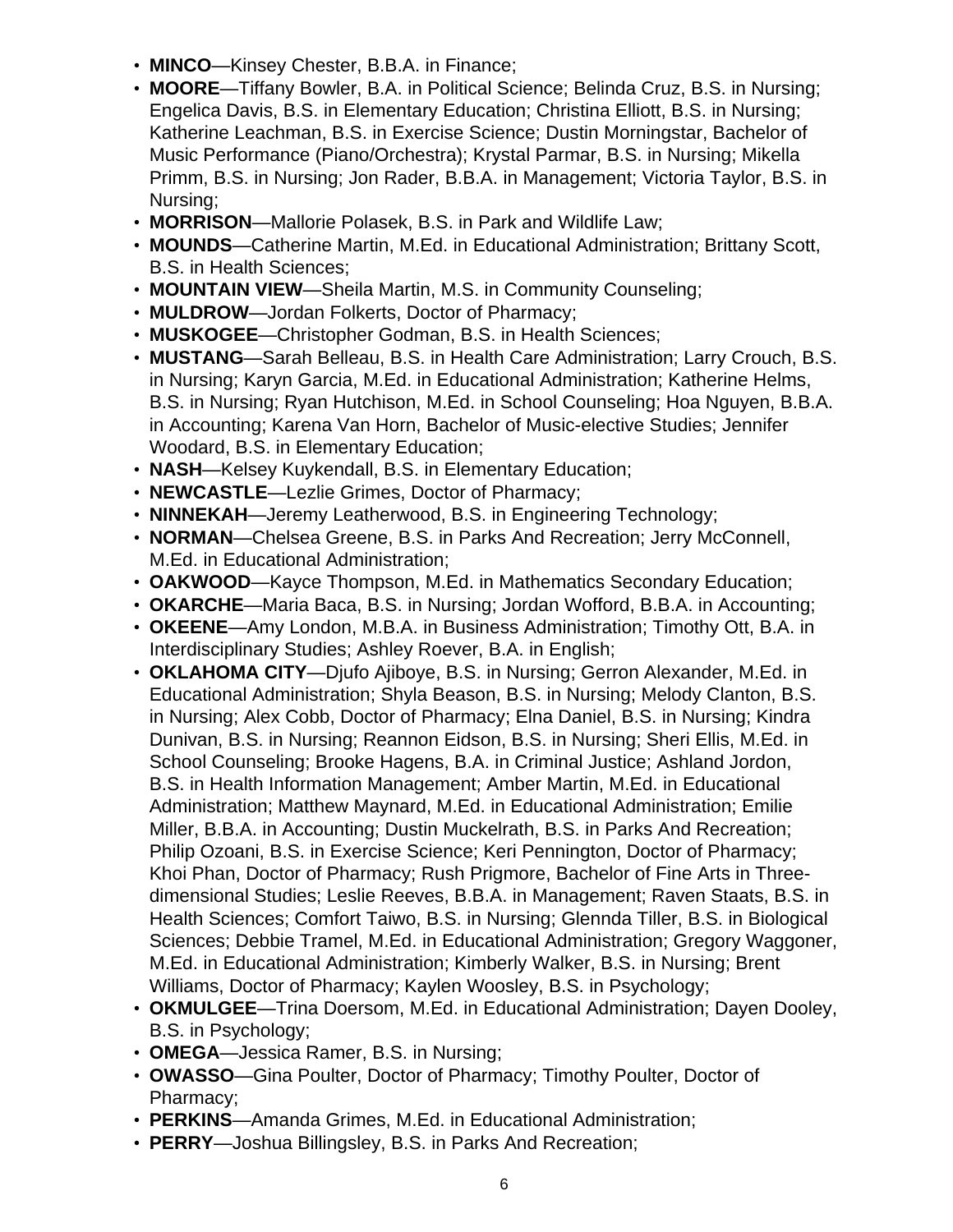- **PIEDMONT**—Kathryn Davis, B.S. in Elementary Education; ReBeccah Watson, Doctor of Pharmacy;
- **PONCA CITY**—Zachary Cremers, B.A. in Criminal Justice; Warren Rivers, M.S. in Management;
- **PURCELL**—Kaitlyn Keith, M.Ed. in Non Certification Sports Management;
- **PUTNAM**—Jeannie Adair, Bachelor of Fine Arts in Graphic Design;
- **ROSE**—Melissa Tye, M.Ed. in Educational Administration;
- **RUSH SPRINGS**—Stewart Mogg, B.S. in Health Sciences;
- **SAYRE**—Ty Billey, B.A. in Interdisciplinary Studies; Cody Carnahan, B.A. in Communication Arts;
- **SEILING**—Kassy Fosdick, B.S. in Athletic Training;
- **SEMINOLE**—Secret Howard, B.S. in Nursing; Lauren Kehl, B.S. in Athletic Training;
- **SENTINEL**—Risa Ridling, B.S. in Health Care Administration; Alyssa Wald, B.S. in Early Childhood Education;
- **SHAWNEE**—Eric Haley, B.S. in Engineering Technology; Jace Johnson, B.S. in Health And Physical Education; Chad Thomas, Doctor of Pharmacy;
- **SNYDER**—Ryan Granger, M.Ed. in Educational Administration; Season Graves, M.Ed. in Non Certification Sports Management; Amy Rowlings, M.B.A. in Business Administration; Morgan Scott, B.S. in Nursing; Jeremy Tharp, M.Ed. in Educational Administration;
- **SOUTH COFFEYVILLE**—Karla Bauer, M.Ed. in Educational Administration; Kristie Ellis, M.Ed. in Educational Administration; Harold Moore, M.Ed. in Educational Administration;
- **STILLWATER**—Francis Atkins, M.Ed. in Educational Administration; Robert Bennett, B.S. in Psychology; Brenda Ferguson, M.Ed. in Educational Administration; Robert Gholson, Doctor of Pharmacy; Pamela Haines, M.Ed. in Educational Administration; Dane Sallaska, M.Ed. in Educational Administration; Michael Smith, M.Ed. in Educational Administration; Cara Stephens, M.Ed. in Educational Administration; Elizabeth Torbert, M.Ed. in Educational Administration;
- **STILWELL**—Caleb Duncan, Doctor of Pharmacy;
- **SULPHUR**—Shiloh Butts, Doctor of Pharmacy;
- **TAHLEQUAH**—Shanon Gower, Doctor of Pharmacy;
- **TEXHOMA**—Pamela Soto, B.S. in Biological Sciences;
- **THOMAS**—Jessica Anderson, B.B.A. in Accounting; Meredith Carpenter, Doctor of Pharmacy; Monica Miller, B.S. in Health Sciences; Blair Switzer, B.B.A. in Entrepreneurship; Elijah Zoschke, B.A. in English Education;
- **TIPTON**—Kayla Ward, Bachelor of Social Work;
- **TULSA**—Christina Connel, Doctor of Pharmacy; Shelley Engle, Doctor of Pharmacy; Joshua Marquette, B.S. in Chemistry; Brian Tapley, Doctor of Pharmacy; Augusta Wyatt, Doctor of Pharmacy;
- **TUTTLE**—Zachary Gray, M.Ed. in Educational Administration; Sara Harwell, B.S. in Health Sciences; Ryan Hendrickson, B.S. in Communication Arts; Tammie Rogers, M.Ed. in Educational Administration;
- **UNION CITY**—Erica Benda, B.S. in Biological Sciences and B.A. in Chemistry; Caleb Koos, B.A. in Political Science; Kelli Monroe, B.B.A. in Entrepreneurship;
- **VICI**—Sheldon Halderman, M.Ed. in Educational Administration;
- **WALTERS**—Robert Griffith, M.Ed. in Educational Administration;
- **WANN**—Twila Lundy, M.Ed. in Educational Administration;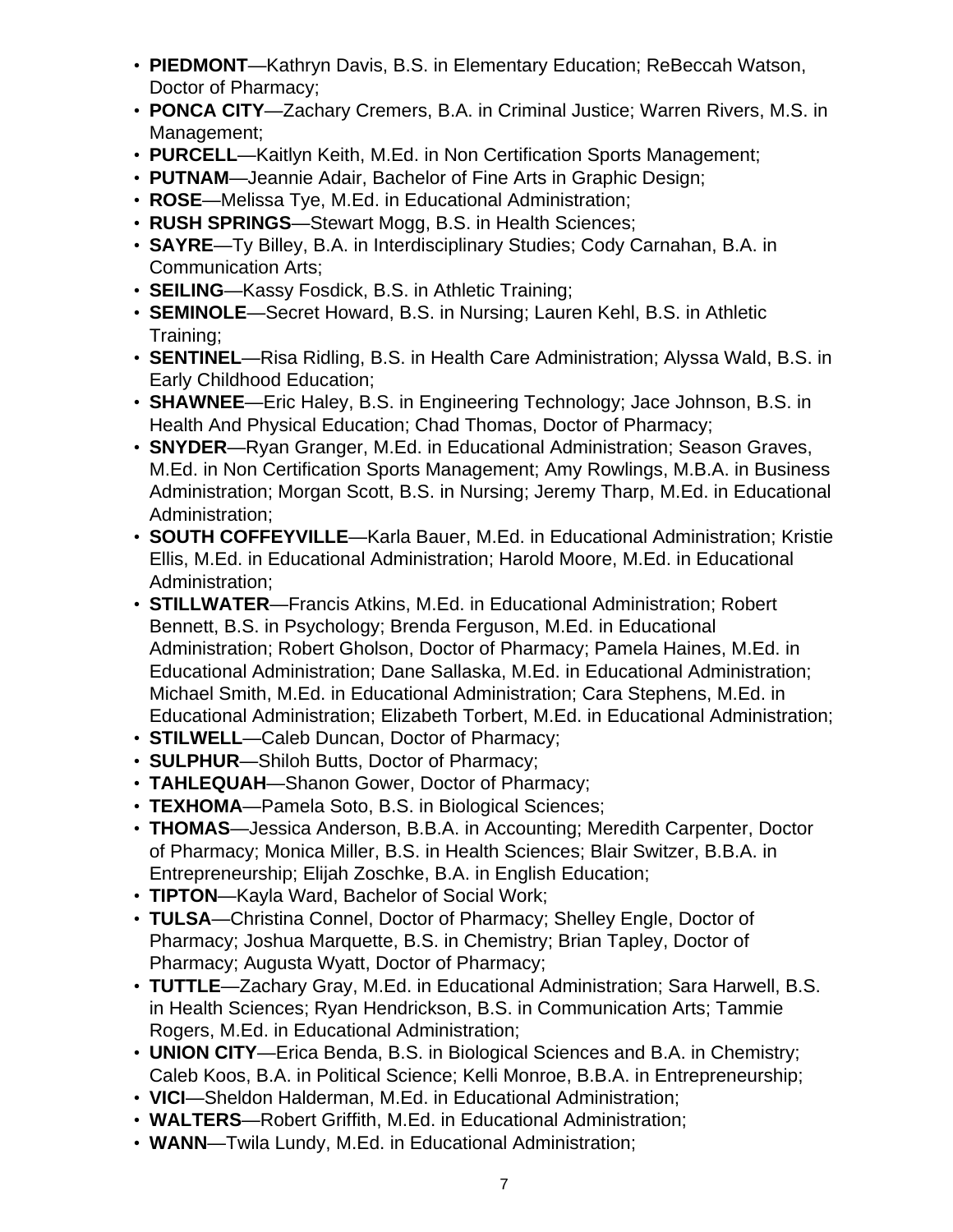- **WARR ACRES**—Stephanie Roach, B.B.A. in Accounting and B.B.A. in Finance;
- **WASHINGTON**—Jacob Heck, Bachelor of Music Performance (Orchestra) and Bachelor of Music Education-Instrumental;
- **WATONGA**—Lauren Coleman, M.Ed. in Educational Administration; Emily Corrigan, Doctor of Pharmacy; Timothy Corrigan, Doctor of Pharmacy; Ashley Keel, B.S. in Industrial Technology; Gaylen Oppel, B.S. in Park and Wildlife Law; Tyler Rickey, M.Ed. in Non Certification Parks & Recreation Management; Seth Scoville, B.S. in Psychology;
- **WAUKOMIS**—Zachary Hess, B.A. in History Education; Tanner Scott, B.S. in Psychology;
- **WAYNE**—Kayla Brakefield, B.S. in Elementary Education;
- **WEATHERFORD**—McKenzie Ainsworth, B.B.A. in Finance; Justin Anderson, B.S. in Parks And Recreation; Stacey Anderson, B.S. in Health Sciences; Sophia BigGoose, B.A. in Interdisciplinary Studies; William Blackwell, B.S. in Information Systems; Natashia Brown, B.A. in Interdisciplinary Studies; Karli Burch, B.S. in Psychology; Ketra Burns, B.S. in Nursing; Joshua Buxton, M.S. in Management; Sean Connelly, B.B.A. in Entrepreneurship; Lucas Coody, B.S. in Health Sciences; Leah Cox, B.S. in Athletic Training; Kayla Currell, B.B.A. in Accounting; Annie Daniel, B.A. in Criminal Justice; Jonathan Darby, B.S. in Health And Physical Education; Jeffrey Dickey, B.A. in History; Kim Edsall, B.B.A. in Management; Kaleb Fischer, B.S. in Mathematics Education; Brittany Fite, B.S. in Elementary Education; Chance Fleming, B.S. in Parks And Recreation; Ruth Francis, Bachelor of Social Work; Courtney Garcia, B.A. in Chemistry; Jonathan Gelnar, B.A. in History; Joshua Goldman, B.B.A. in Management; Jonathan Hansen, Doctor of Pharmacy; Shannon Hawkins, B.A. in English; Jolie Hicks, B.A. in English; MaRanda Horton, B.S. Health Information Management; Cal Humphrey, B.S. in Engineering Physics; Chase Hunsicker, Doctor of Pharmacy; Dustin Johnson, B.A. in Chemistry; Erica Johnson, M.Ed. in Elementary Education; Taylor Karlin, B.S. in Nursing; Andrew Killgore, B.A. in Interdisciplinary Studies; Kiera Kilpatrick, B.S. in Psychology; Rachel Lee, A.S. in Wildland Firefighting and B.S. in Park and Wildlife Law; Karla Llamas, B.B.A. in Accounting; Connie Lokey, B.S. in Computer Science; Marion Long, B.A. in Communication Arts; Brenda Louthan, M.Ed. in School Counseling; Jordan Mahan, B.S. in Early Childhood Education; Danny Mann, B.S. in Biological Sciences; Kyle Marks, B.S. in Health And Physical Education; Mandy Mashaney, B.S. in Elementary Education; Kelsey McGee, B.S. in Nursing; Colby Miller, B.B.A. in Finance; Stenson Miller, B.S. in Industrial Technology; Krystal Moore, B.B.A. in Marketing; Michele Morel, B.S. in Nursing; Courtney Morris, B.B.A. in Entrepreneurship; Crystal Neugebauer, B.B.A. in Accounting; Cassie Nonast, B.S. in Nursing; Mario Nunez, Doctor of Pharmacy; Amy Outhier, B.S. Health Information Management; Stephen Palesano, B.A. in Interdisciplinary Studies; Alicia Patterson, M.B.A. in Business Administration; Chelsea Powell, B.A. in Interdisciplinary Studies; Kamille Pratt, B.S. in Organizational Leader; Dillon Price, B.B.A. in Finance; Timothy Pritchett, Jr., B.S. in Park and Wildlife Law; Chad Rice, B.B.A. in Entrepreneurship; Keith Richardson, M.Ed. in Non Certification Sports Management; Brenna Rippetoe, B.S. in Mathematics Education; Sean Roye, Doctor of Pharmacy; Cristie Rumley, M.S. in Management; Kayla Schmidt, B.S. in Athletic Training; Miranda Schmitz, B.S. in Nursing; Emily Scott, Doctor of Pharmacy; Raymond Scott, B.S. in Park and Wildlife Law; Robert Scott, B.A. in Criminal Justice; Shalene Shaw, B.S. in Elementary Education; Skye Sperle,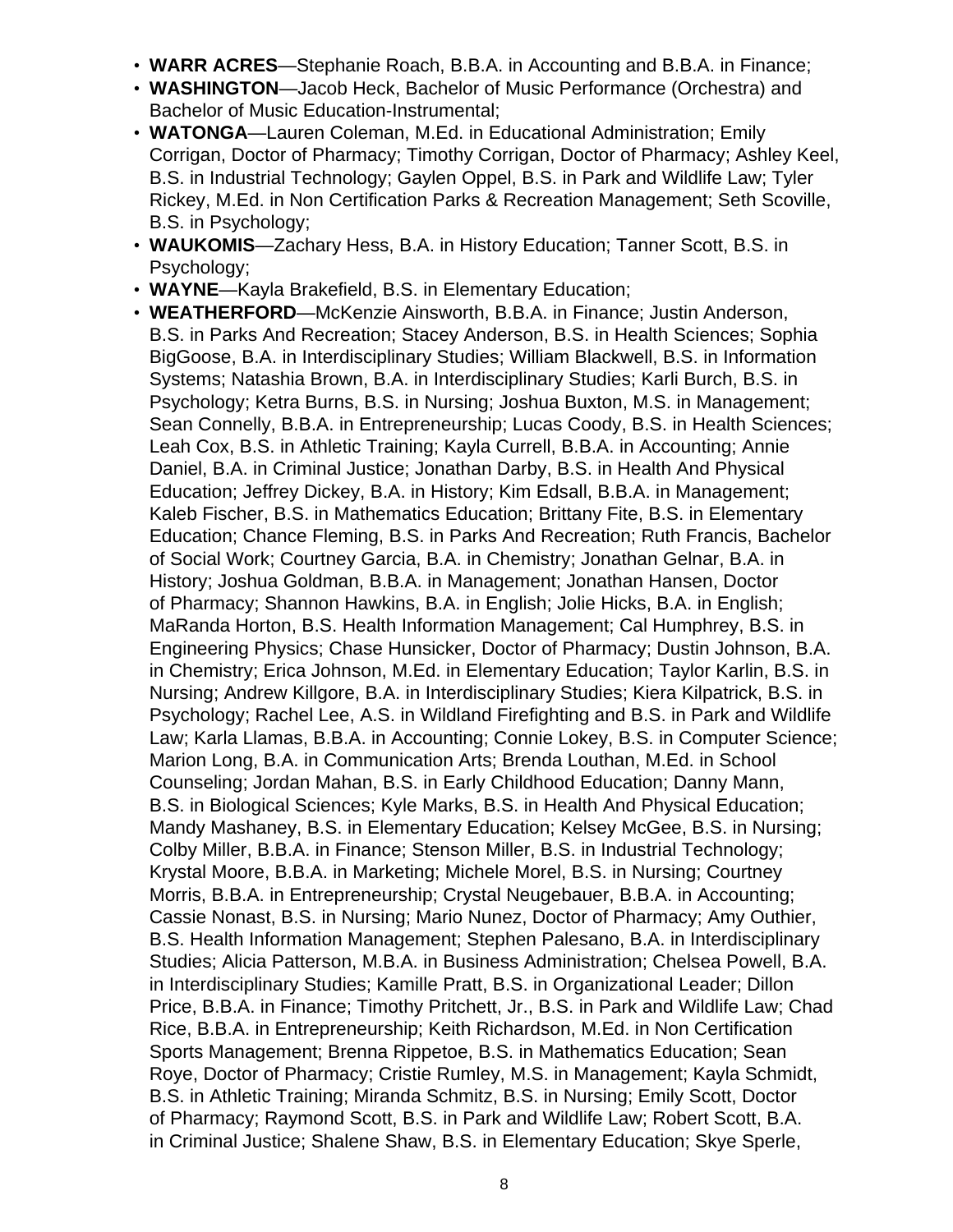Doctor of Pharmacy; Joshua Summers, B.A. in Criminal Justice; Clark Thiessen, B.S. in Parks And Recreation; Melanie Thomas, B.S. in Nursing; Nicholas Thurman, B.A. in History; Katy Unruh, Bachelor of Social Work; Brenda Valencia, B.S. in Health Sciences; Cassandra Vaughan, B.S. in Early Childhood Education; Taylor Wilcox, B.S. in Health And Physical Education; Michelle Williams, B.S. in Nursing; Joshua Wise, B.S. in Health And Physical Education; Jeffrey Wolff, B.S. in Athletic Training; Jennifer Wyatt, B.S. in Elementary Education; Willow Yearby, B.S. in Computer Science;

- **WOODWARD**—Julia Byrn, Doctor of Pharmacy; Destiny Rivera, B.S. in Nursing; Robert Savely, Doctor of Pharmacy;
- **YUKON**—Melissa Banks, B.S. in Nursing; Derek Cummings, B.S. in Nursing; Amanda Evans, B.S. in Psychology; Ricky Garver, B.B.A. in Accounting; Renee John, Doctor of Pharmacy; Michelle Miller, B.S. in Elementary Education; Sheadrian Moore, B.S. in Elementary Education; Rachel Paddock, B.S. Health Information Management; Sheba Thomas, Doctor of Pharmacy; Casey Turner, B.S. in Nursing.

#### **OREGON**

• **THE DALLES**—Greg Schaffeld, B.B.A. in Entrepreneurship.

# **TEXAS**

- **ARLINGTON**—Kofi Agyemang, B.B.A. in Accounting and B.B.A. in Finance;
- **BEDFORD**—Henry Niutei, M.Ed. in Non Certification Sports Management;
- **BORGER**—Tyler Maxwell, B.A. in History;
- **BUSHLAND**—Aaron Wallace, B.S. in Exercise Science;
- **DALLAS**—Steven Coleman, M.Ed. in Non Certification Sports Management;
- **DUBLIN**—Zachary Smith, B.A. in History;
- **FORT WORTH**—Liana Elliott, Doctor of Pharmacy;
- **GARLAND**—Chuong Le, Doctor of Pharmacy;
- **GRAND PRAIRIE**—Chad McIntosh, B.S. in Engineering Technology;
- **GRAND SALINE**—David Smith, B.A. in Chemistry;
- **HEREFORD**—Kelbi Arfsten, B.S. in Special Education;
- **LEWISVILLE**—Chelsey Dodd, B.S. in Health Sciences;
- **MUENSTER**—Lindsey Watson, B.S. in Health Sciences;
- **MURPHY**—Jonathan Bertrand, B.S. in Health And Physical Education;
- **PARIS**—Brittany Strickland, B.S. in Nursing;
- **VAN**—Alyssa Fisher, B.S. in Nursing;
- **WHEELER**—Melinda Stiles, M.Ed. in School Counseling;
- **WICHITA FALLS**—Bradley Harrelson, Doctor of Pharmacy; Kayla Steinly, Doctor of Pharmacy.

# **INTERNATIONAL**

- **CAMEROON**—Elsy Miafo, B.S. in Health Sciences; Claudia Nkeih, B.S. in Biological Sciences;
- **CAYMAN ISLANDS**—Jerome Narcisse, B.B.A. in Management;
- **CURACAO**—Quinlan De Windt, B.S. in Psychology;